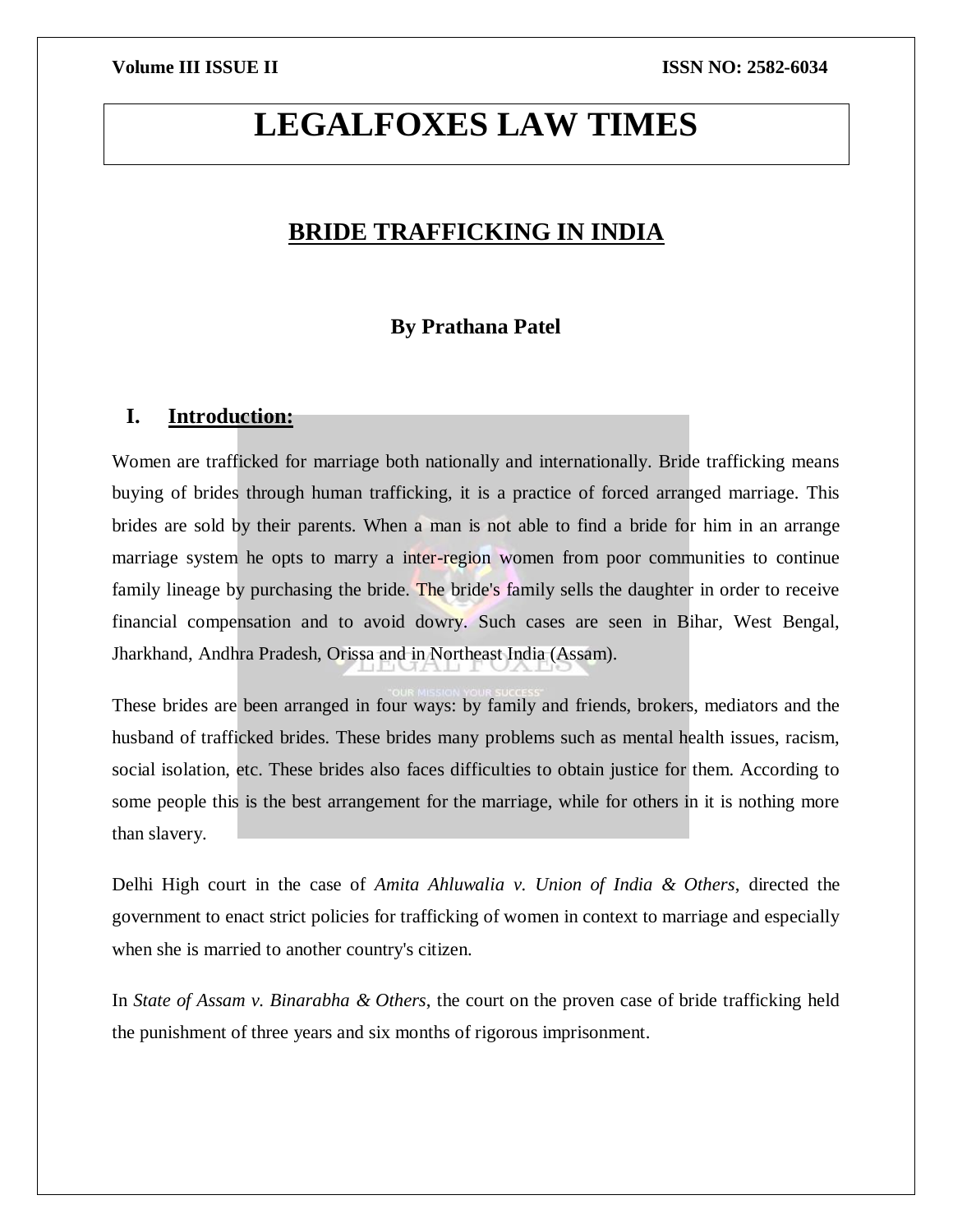Bride selling is also a taboo therefore when any bride is been sold she is sold to those caste and religion which socially accepts this ancient tradition. Khap panchayats and activists try to lobby the government in this matter by permitting to the registration of such marriages and also make it mandatory.

# **II. Definition Of Bride Trafficking:**

Trafficking for the purpose of marriage or under the pretext of marriage, in which a trafficker traffics a woman or child before or after marriage with intent of exploitation. Exploitation includes forced prostitution, polyandry, and rape before or after marriage, re-trafficking, abandonment or other exploitative forced conditions of life such as slavery or servitude.<sup>1</sup>

There are also cases where in order to escape from economical condition and to get higher wages the girls of poor family leaves home and then they become easy targets of such traffickers. These girls are sold on the basis of their physical appearance, virginity, health from rupees 5000 to rupees 40,000. After getting married the brides are not given any freedom nor allowed to get education. These brides faces many health related complications during the child birth and this becomes main cause of their early death.

# **III. Causes Of Bride Trafficking:**

### *Sex Ratio differences:*

 $\overline{\phantom{a}}$ 

UNODC (United Nations Office on Drugs and Crime) in its 2013 report stated that one of the major cause of bride trafficking is poor sex ratio where this practice is carried out i.e. Western Uttar Pradesh, Rajasthan, Punjab and Haryana. The sex ration of these states were 912, 928, 895and 897 respectively per 1000 males. Therefore, the only solution left for these men is to

<sup>1</sup> Upadhyay N.K. Bride Trafficking in India: Aspects, Causes and Potential Solutions. *BRICS Law Journal*. 2021;8(3):67-92. <https://doi.org/10.21684/2412-2343-2021-8-3-67-92>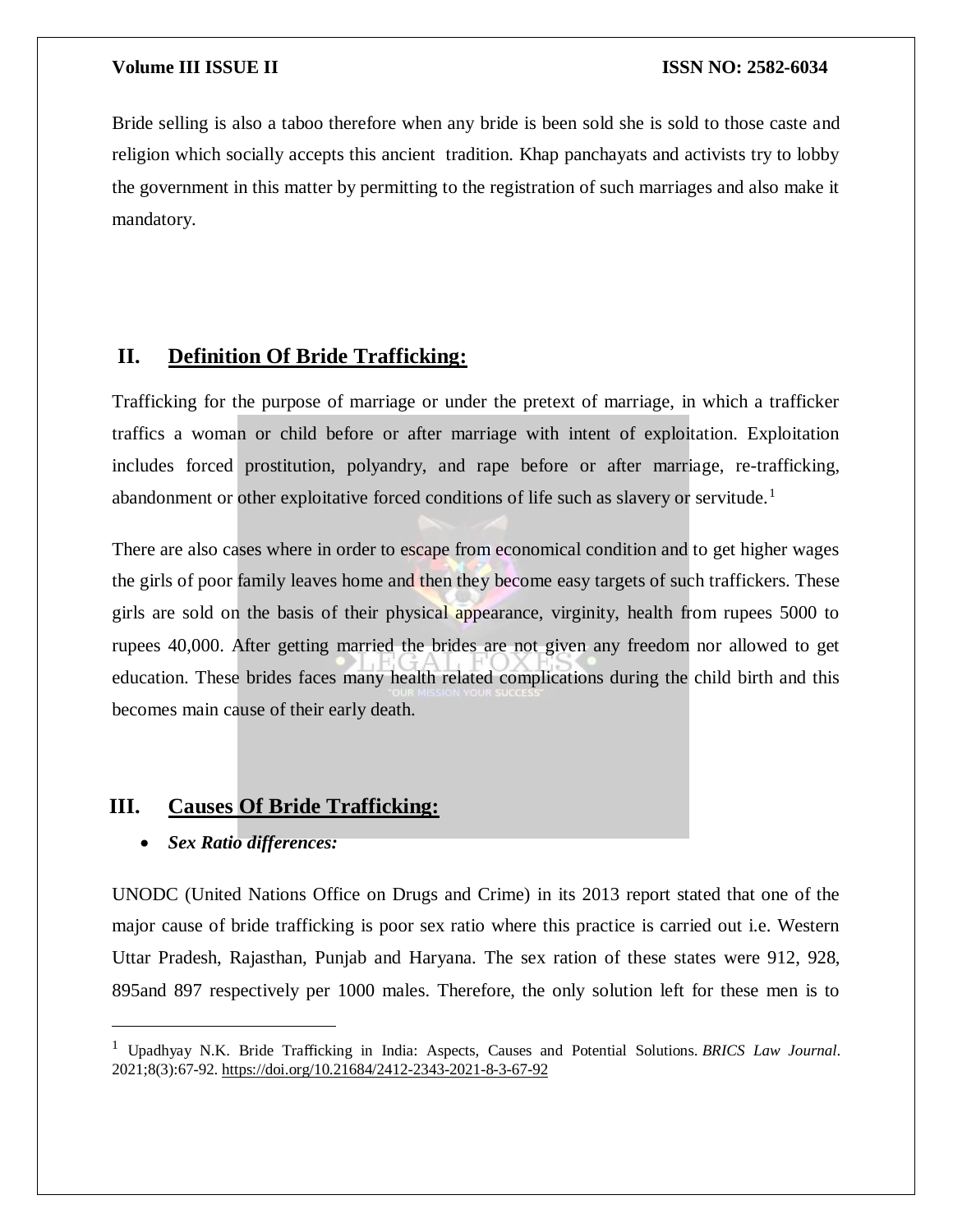import brides of other region. The data states that it will take the time period of many years to achieve stabilization. These cases were also been reported from the Kutch district of Gujarat wherein the Bengali speaking women and women from Bangladesh are imported. This do not stop here as some women are forced into sex trading.

The major factor affecting to bride trafficking is high female feticide practice in these region and Haryana is famous amongst all. The old patriarchal tradition of continuing the family have lead to preference given to son and dowry while the daughters are considered as economic burden on the family.

### *Bride Purchasing:*

It is not that every person from each class and cast face the issue of finding a bride for him. Amongst Ahirs, Rors, Yadavs, Jats and Brahmins there is a severe shortage of brides. However, the men with better economic condition in them do not face this issue as it is faced mostly by the men who are from poor families, unemployed, less educated, little older and who may not own much land This issue is also faced by Muslims and lower communities. There this situation results into bride purchasing.

#### *Poverty And Dowry:*

These are the obvious leading factors of bride trafficking. In the states like Punjab, Haryana and Western Uttar Pradesh the dowry system is prevalent and it is consider as part and parcel of marriage. Due to high dowry demand the bride's family is unable to find the groom for their daughters in this region as they cannot afford to pay dowry. So, even they are left with one choice, to make their daughter marry the outsider as they do not demand dowry and instead gives them some financial compensation. Also, in this types of marriage the expenses of marriage are borne by the groom's family as generally they have better economic condition. All this conditions pave the way for bride traffickers in this regions.

The other reason is poverty, when the groom and is family cannot afford the expenses for the marriage the bride trafficking becomes a cheap option for them because, they will avoid to spend huge amount of money by not doing traditional form of wedding and not performing important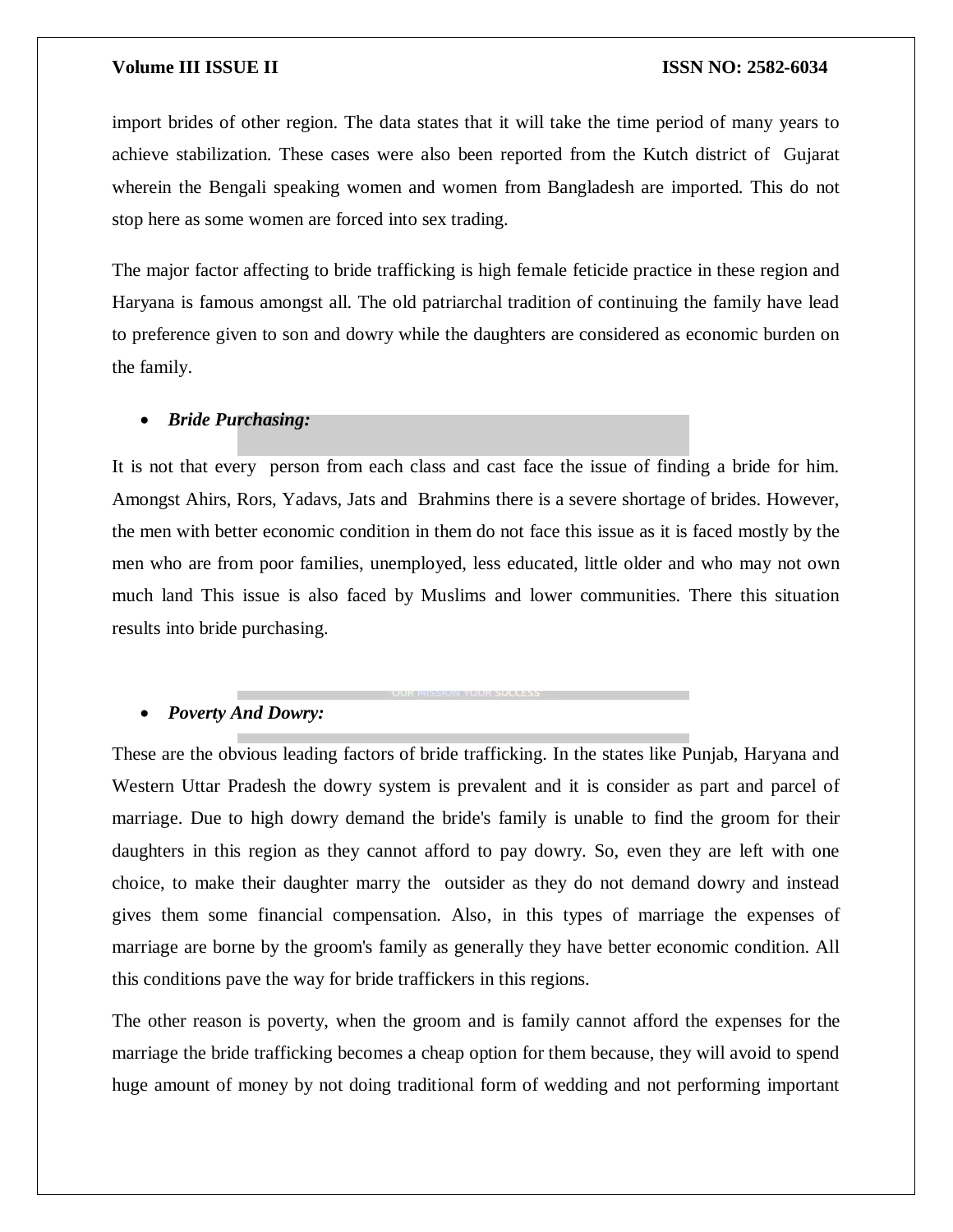rituals of marriage instead they just need to pay an amount which is not huge. Therefore, both this issues are interlinked. Poverty, communal conflicts, unemployment, natural disasters, migration from rural to urban areas, armed conflict are the common reasons in Bihar and Assam for bride trafficking. The parents in this regions also send their children to urban areas for education and for labor (for higher wages) and these children end up being trafficked.

#### *Selling of Daughters:*

Poverty become the major reason for the bride's parents to sell their daughter for marriage while in few cases when the girl is been married to a richer man the parents think that he is the husband of their daughter but, they are unaware about the fact that actually he is the middle man and had married to re-sell their daughter. In such kind of marriage the situation is such that the disadvantaged man gets the bride so both buyer and seller gets something in return of something.

#### *Lack of Awareness, Negligent Intervention Of Government and NGOs:*

As per the 2004 report of NHRC (National Human Rights Commission), the people and the law enforcement agencies have very low awareness pertaining to the human trafficking issues in the source area while in low priority area it is lower than the prior. Thousands of women and children who are missing are still missing.

The Ministry of Home Affairs has considered the human trafficking as violation of civil and fundamental rights guaranteed by the government. Unlike, few English newspapers even the mainstream media has failed to address this issue. NGO's have also played limited role in addressing and solving this issue. However, some organizations such as *Empower People* and Shakti Vahini are fighting to win against the issue.

# **IV. Human Trafficking Laws:**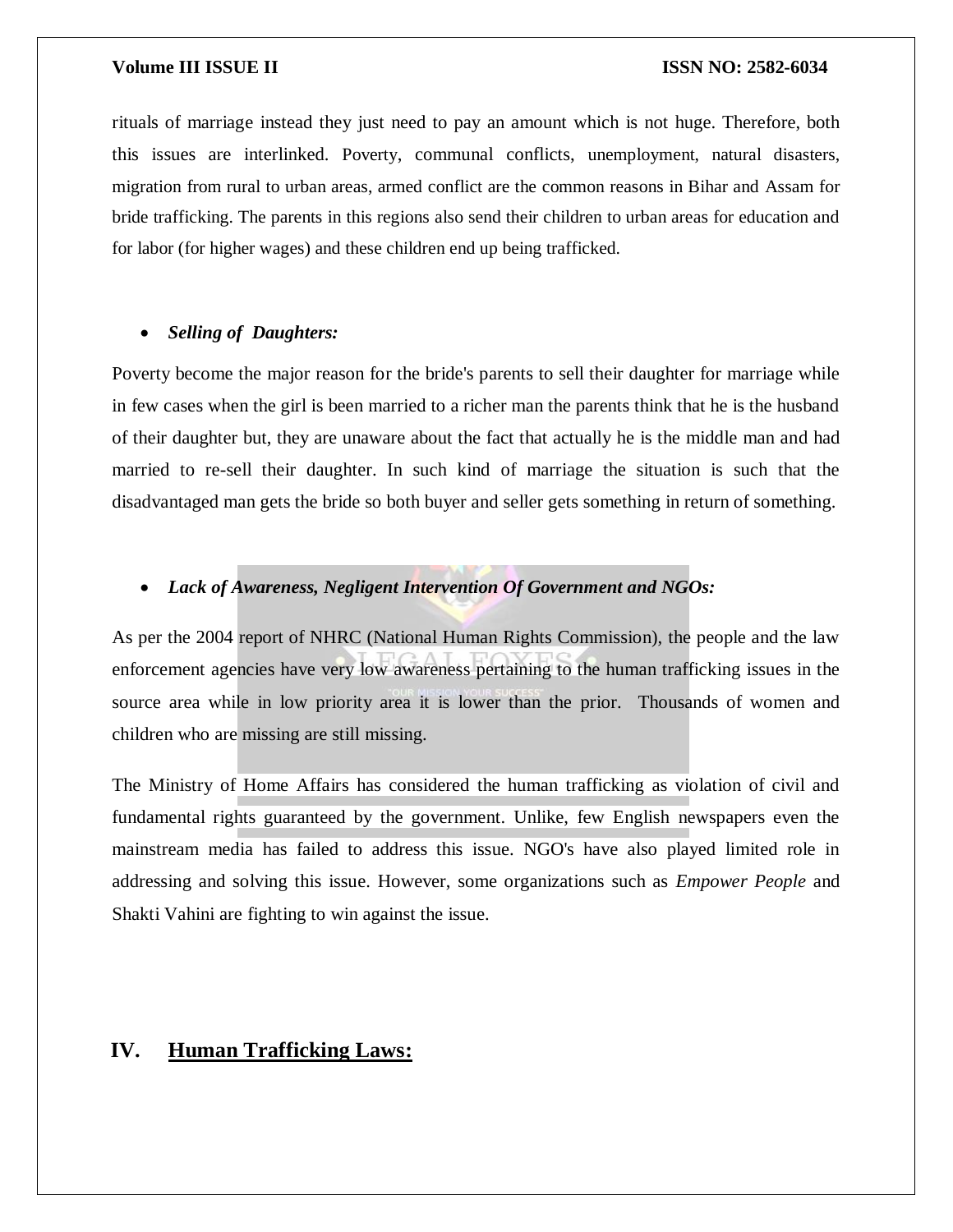Any form of human trafficking is prohibited under Article 23(1) of Indian Constitution it read as "Traffic in human beings and beggar and other similar forms of forced labour are prohibited and any contravention of this provision shall be an offence punishable in accordance with law ."<sup>2</sup> However there is no provision particularly for bride trafficking. Even the Immoral Traffic (Prevention) Act 1956, recognizes only the forced sex at public place and brothels and fails to address the bride trafficking. There are few provisions of law under which bride trafficking not explicitly prohibited such as under the Child Marriage Restraint Act, 1929 the legal age to marry for male is of 21 years and for female it is of 18 years.

India is signatory member of UN Convention on the Rights of the Child since 11 December 1992. Juvenile Justice Act, 2000 was passed as a result of this. The act was amended in 2015 as a consequence of Nirbhaya Rape case of Delhi. The acts provides protection to the children who are at risk of sexual exploitation. As the act is only limited for the children not all victims of sexual exploitations are covered under it. The government has also enacted Prohibition of Child Marriage Act, 2006.

India is also a party of two other United Nations convention: (a) Convention on the Elimination of All Forms of Discrimination Against Women 1979 (CEDAW) and (b) the Convention on the Rights of the Child 1989 (CRC). Article 16(1)(b) and Article (16)(c) read as " The same right freely to choose a spouse and to enter into marriage only with their free and full consent;" " The same rights and responsibilities during marriage and at its dissolution" respectively.<sup>3</sup>

The CRC do not exactly talks about child marriage but it does talk about issue pertaining to is such as sexual exploitation under Article 19(1) and Article 19(2) which read as "Parties shall take all appropriate legislative, administrative, social and educational measures to protect the child from all forms of physical or mental violence, injury or abuse, neglect or negligent treatment, maltreatment or exploitation, including sexual abuse, while in the care of parent(s), legal guardian(s) or any other person who has the care of the child"<sup>4</sup> "Such protective measures should, as appropriate, include effective procedures for the establishment of social programmes to provide necessary support for the child and for those who have the care of the child, as well as

 $\overline{a}$ 

<sup>&</sup>lt;sup>2</sup> Indian Kanoon, https://indiankanoon.org/doc/705639/ (last visited Nov. 6, 2021).

<sup>3</sup> OHCHR (Office of the High Commissioner for Human Rights), https://www.ohchr.org/en/professionalinterest/pages/cedaw.aspx (last visited Nov. 8, 2021) <sup>4</sup> OHCHR (Office of the High Commissioner for Human Rights), https://www.ohchr.org/en/professionalinterest/pages/cedaw.aspx (last visited Nov. 8, 2021)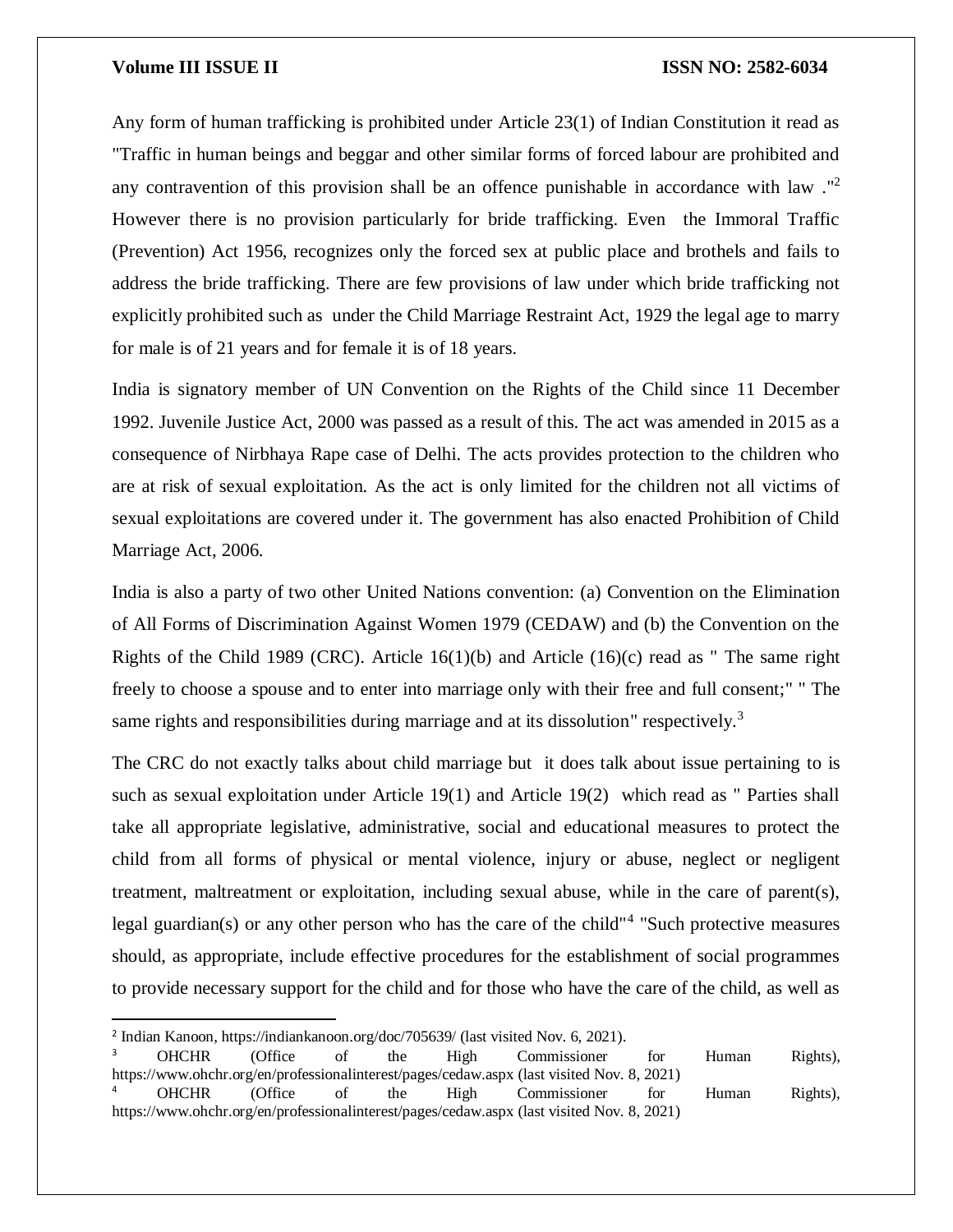for other forms of prevention and for identification, reporting, referral, investigation, treatment and follow-up of instances of child maltreatment described heretofore, and, as appropriate, for judicial involvement."<sup>5</sup> respectively.

Also the Article 34 which read as " States Parties undertake to protect the child from all forms of sexual exploitation and sexual abuse. For these purposes, States Parties shall in particular take all appropriate national, bilateral and multilateral measures to prevent:(a) The inducement or coercion of a child to engage in any unlawful sexual activity; (b) The exploitative use of children in prostitution or other unlawful sexual practices; (c) The exploitative use of children in pornographic performances and materials."<sup>6</sup>

Other laws and International conventions which provides protection to the victim and penalize the act of human trafficking are:

- **Immoral Traffic (Prevention) Act, 1956 (ITPA),**
- Bonded Labour System (Abolition) Act 1976,
- Child Labour (Prohibition and Abolition) Act 1986,
- Juvenile Justice Act 2015.
- **Indian Penal Code** 1860,
- **UN Convention Against Transnational Organized Crime,**
- **Universal Declaration of Human Rights (1948),**
- **Blue Heart Campaign (by The United Nations Office on Drugs and Crime).**

Any of the above stated law or convention do not explicitly talks about bride trafficking therefore, these laws can just become the measure to connect the bride trafficking cases with it and punish the accuse.

 $\overline{a}$ <sup>5</sup> OHCHR (Office of the High Commissioner for Human Rights), https://www.ohchr.org/en/professionalinterest/pages/cedaw.aspx (last visited Nov. 8, 2021) <sup>6</sup> OHCHR (Office of the High Commissioner for Human Rights), https://www.ohchr.org/en/professionalinterest/pages/cedaw.aspx (last visited Nov. 8, 2021)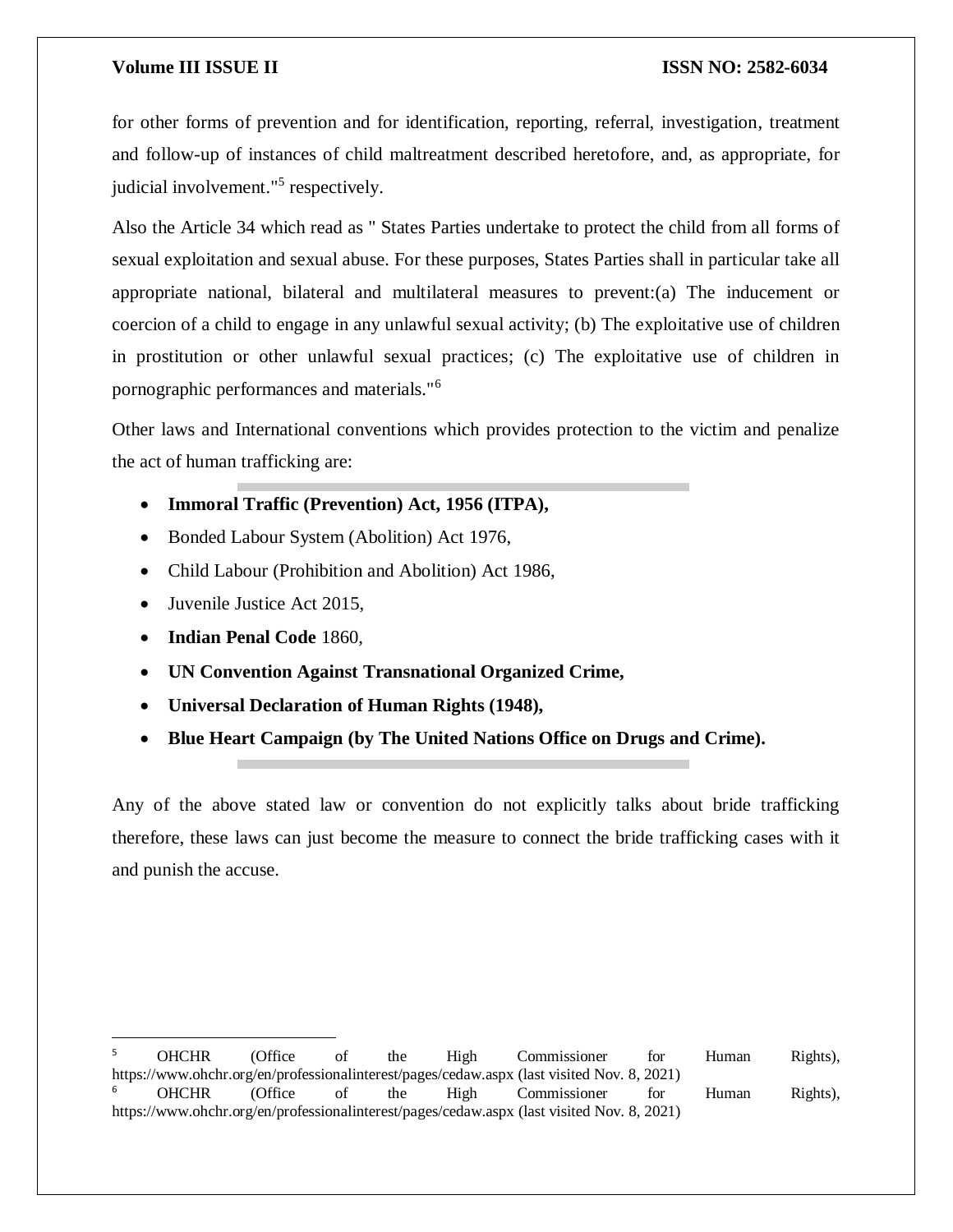## **V. Problems Faced By The Victims Of Bride Trafficking**

The trafficked bride faces many problems such as bonded labour, re-buying and re-selling, physical exploitation and sexual exploitation. The major problems are discussed below:

*Health Issues:* The victims of bride trafficking faces serious issues pertaining to health; sexually, physically and mentally along side of human rights exploitation. The other problems are physical abuse, pre-mature pregnancy, forced abortion, STD (Sexually Transmitted Diseases) and other pregnancy complications.

*Forced Sex And Bonded Labor:* The common this between the victims of prostitution and bride trafficking is that both are physically and sexually abused and in order to have better life ahead, many women and girls get married to rich man from Punjab and Haryana. Such trafficked marriages are displayed as voluntary marriage. In case of bride trafficking even the other males of family exploits the victim sexually and treat them as sex slaves. If the victim resist for the same than they are brutally tortured. Once the person is satisfied with the bride and he sell to someone else and for the bride the same exploitation cycles begin to repeat. Western U.P, Punjab and Haryana not only have lowest sex ration but they are rich in agriculture. Therefore, there is always the need of agricultural laborers and these brides are forced to household chorus as well as bonded labor.

*Property Rights And Social Support System:* Any bride married under bride trafficking posses not much rights. Therefore in most case they are not even consider as permanent member of the groom's family because they might sell her to someone else in future. Therefore the women doesn't get the property rights of husband. In the case if not sold to someone else the life of these brides is in miserable condition once their husband dies because usually the groom's family disown her. So, these brides merely gets any support irrespective of the fact that her husband is alive or dead.

*Selling And Purchasing:* 'Paro' is the term referred for the bride from other border or coming from far region. The NGO, Empower People in it 2013 report stated that in Mewat district of Haryana in 2013 there were Paro from different class and religion and all are sold for different times. The data is as follows: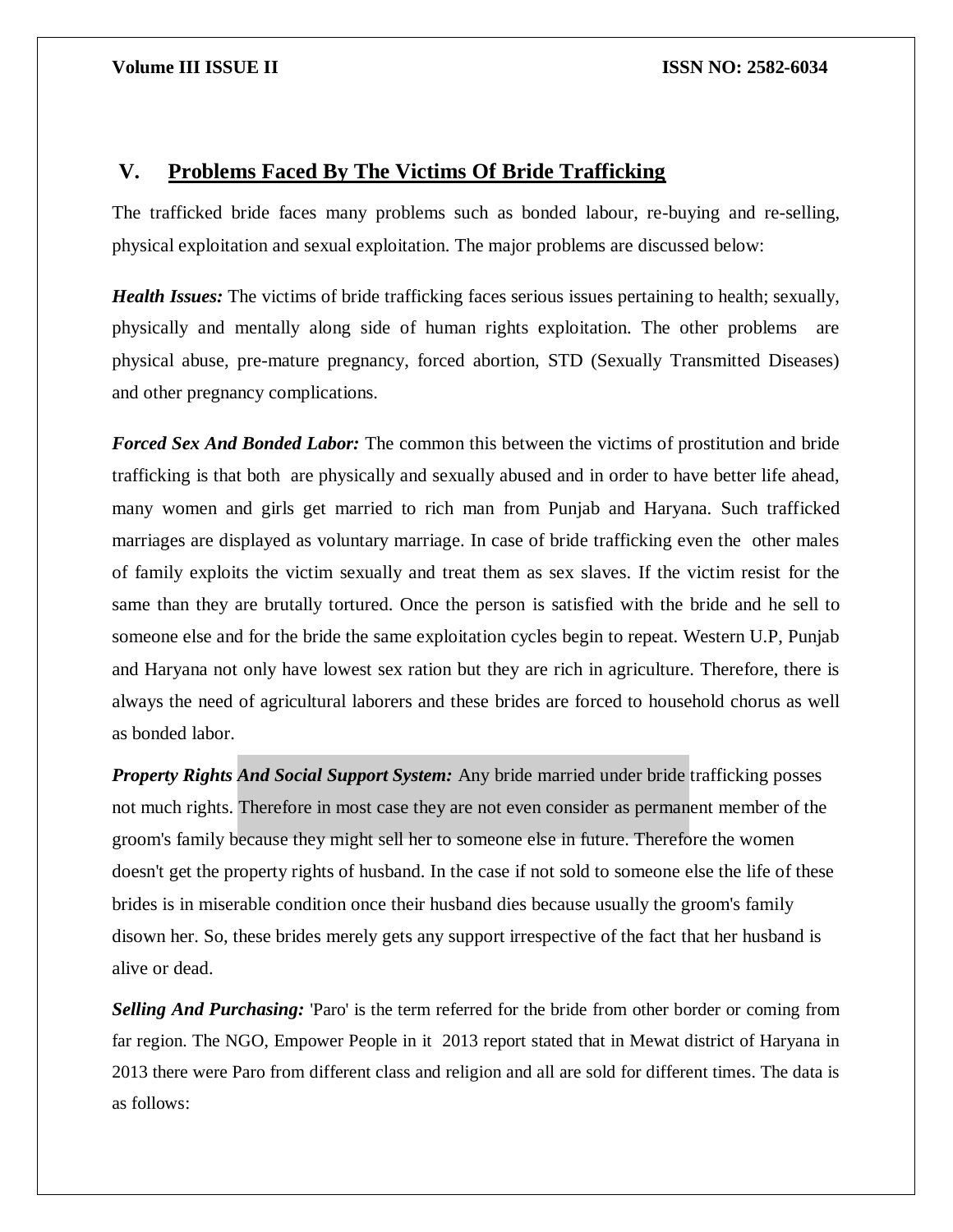- 4% Are Dalits
- 6% Sold for more than three times
- 17% Are from Scheduled Tribes
- 21% Sold thrice
- 56% Sold twice
- 71% Do not participate in festivals
- 79% Are Muslim.
- 76% Don't have right to say in family matters
- 80% Don't posses Voter's Id Card/Ration Card.

*Language Issues:* India has diversity in terms of everything like from the food, language, culture etc. so whenever, the bride from eastern states are brought to western states of India than the faces problem due to the diversity. It is observed that the people of north-eastern states cannot speak Punjabi, Haryanvi or Hindi. The language becomes a medium to identify them as a purchased brides or Paro and this is the abusive word used for these trafficked brides. The discrimination is not limited to them. Even their children are called as son/daughter of Paro, in an abusive tone.

# **VI. Bride Trafficking Interventions:**

### *Beti Bachao, Beti Padhao Yojana:*

By initiating the scheme the government have attempted to create awareness amongst the people and have improved the welfare services for girl child by starting with the initial funding of 100 crore. The scheme especially targets those state who has low sex ratio and Haryana is recovering well under this scheme. Haryana has taken strict actions against the major cause of bride trafficking i.e. Female Foeticide. The sex ration of Haryana has raised to 914 (2018) from 834 (2012). In fact, the sex ratio of Ratia (Comprising of 53 villages) of Haryana was 1003 by the end of year 2018.

*Apni Beti, Apna Dhan Yojna:*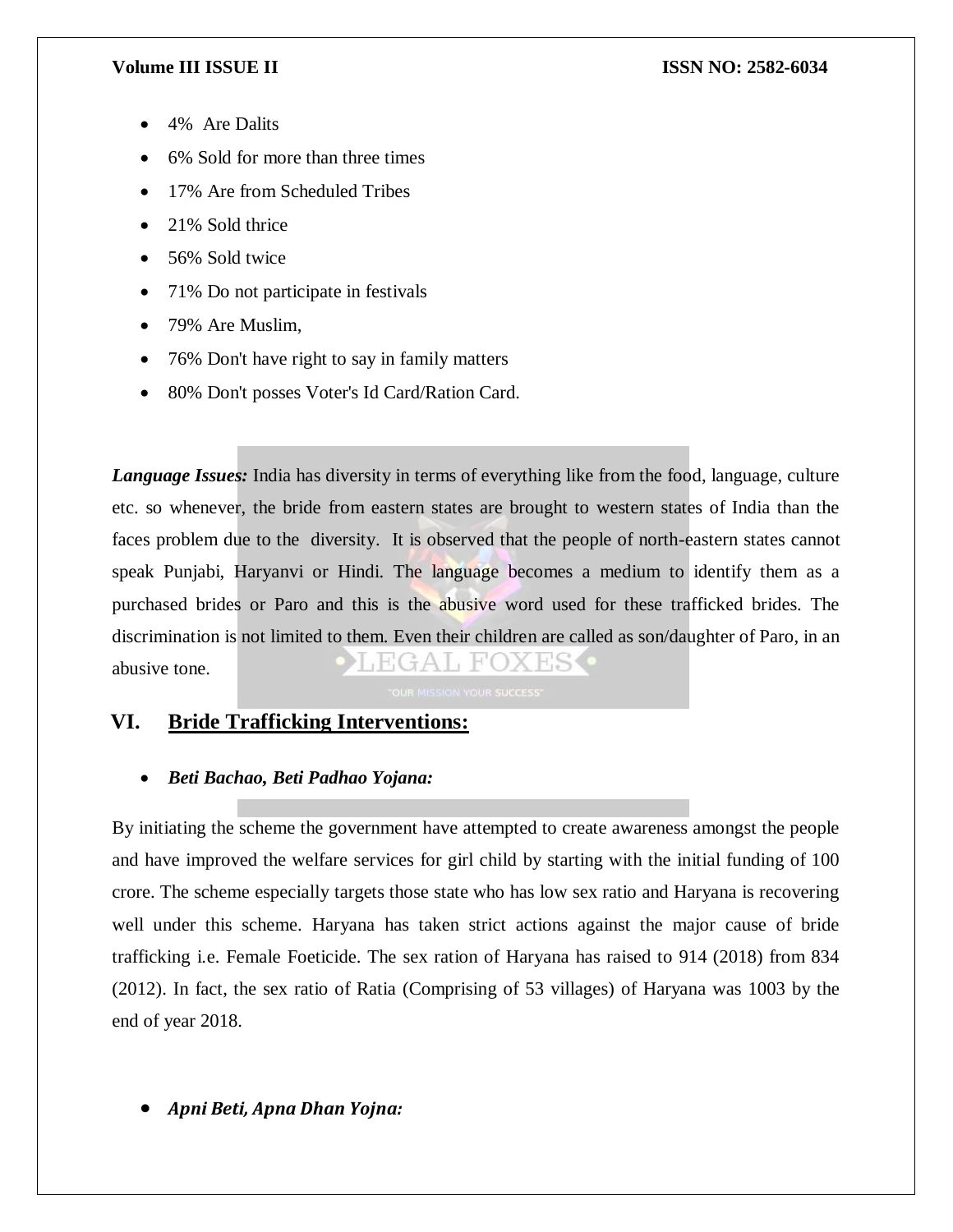Under this scheme the government pay to the family of girl child if they delay their daughter's marriage up till the age of 18 years. They pay rupees 500 on her birth and if she is unmarried on her 18th birthday. The government aims that the value of girl child will be increased by the implementation of this scheme and the chances of her getting education will also increase.

### *Bill Of 2016, 2018 and 2021:*

The Trafficking Persons (Prevention and Rehabilitation) Bill was published in the year 2016. Prior to the publication of bill the Indian legal framework for human trafficking lacked in coordination between the state and district agencies. However, the bill appeared to be the first anti-trafficking law as it focus on prevention, protection and rehabilitation of victims. The bill also aim to remove the women for the environment full of exploitation and to assure that she is prevented from re-trafficking. This bill had some lacunas therefore it was criticized. They are as follows:

- No clear definition of term trafficking
- No clear measures for rehabilitation is provided.
- Lack in long-term commitments.

The bill was again published in 2018 but again due to back leash it was re-published by Ministry of Women and Child Development in 2021. It came to be known as the "Trafficking in Persons (Prevention, Care and Rehabilitation) Bill, 2021". The bill of 2018 was not able to pass in Rajya Sabha. The new provision of 2021 bill are as below:

- a. Extended to is citizen even outside of India.
- b. It includes women, children and trans-genders.
- c. Provides definition of exploitation
- d. Includes the government officials, defence personnel, para-medical staff, doctor or any person in authority under the ambit of offender.
- e. Property brought by the money of trafficking will be dealt under Money Laundering Act.